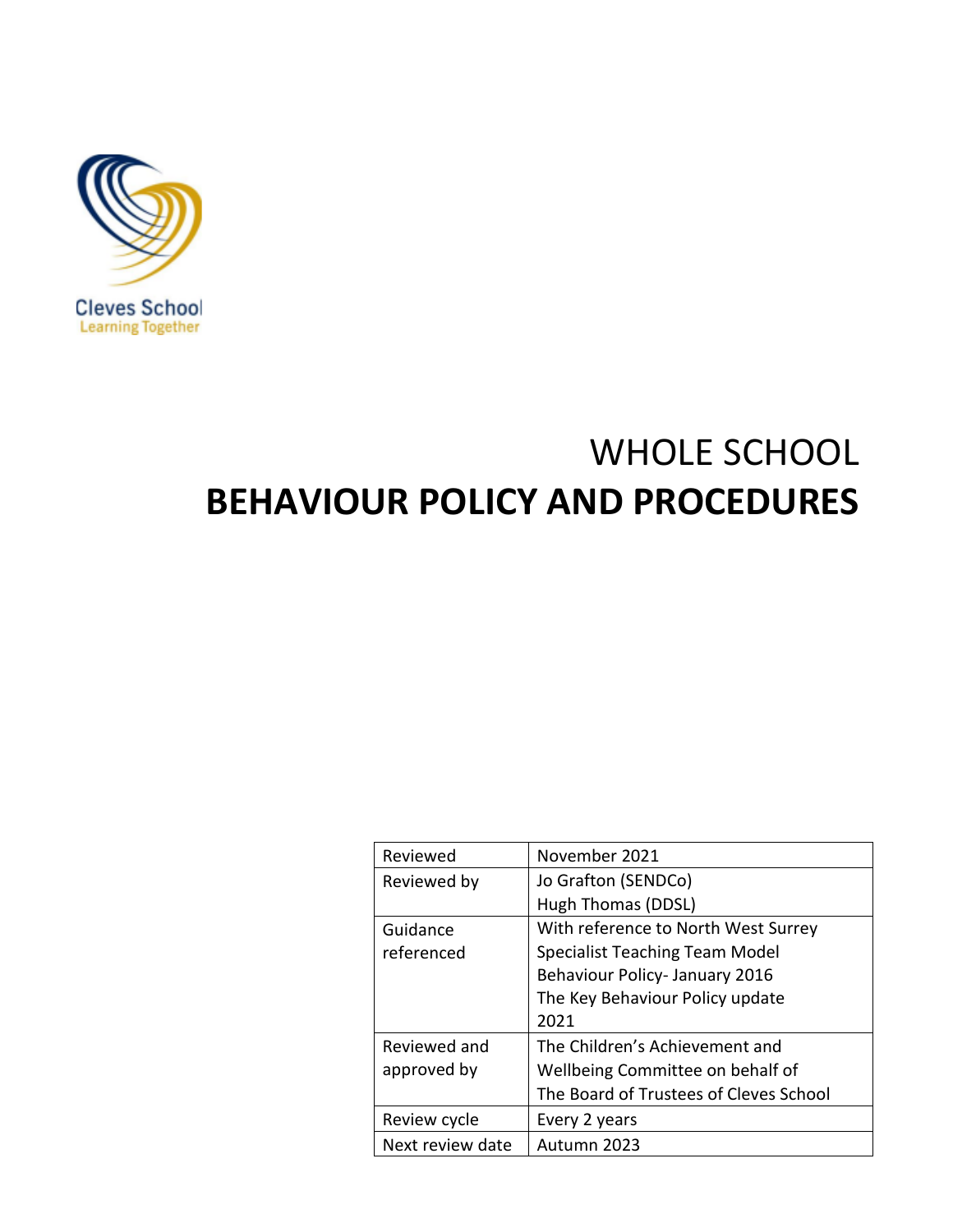## **Whole School Behaviour Policy and Procedures**

Cleves currently has 720 pupils, with 6 parallel classes in each year group. Each class includes a diversity of children with differing abilities and skills.

## **1. School Behaviour Policy Statement**

At Cleves we aim for high standards in this area: We aim to provide a happy and secure environment where children can appreciate the need for good manners, self-discipline and behaviour acceptable to our society. The purpose of this policy therefore is to promote responsible, reflective and considerate behaviour. We support and promote the Rights Respecting Agenda and believe that children have fundamental rights within the school. However, this means that the children also have associated responsibilities, which they are expected to uphold.

## **2. Aims and Objectives of the Policy**

At Cleves we regard the Behaviour Policy as central to developing each child as an individual and to their full potential. The aim of the policy is to outline for all members of our school community a range of strategies to enable pupils to behave well, and the strategies to employ when pupils misbehave. Our aims are: -

- To promote amongst pupils self-discipline and proper regard for authority.
- To encourage good behaviour and respect for others on the part of the pupils, and in particular preventing all forms of bullying amongst pupils.
- To foster and promote exemplary behaviour reflecting the ethos of the school.
- To provide a guide to children, staff and parents of what is expected of them.
- To provide guidelines and procedures that staff can act upon with consistency.
- To ensure inclusive practice and equality of opportunity.

At Cleves we are committed to protecting the welfare of all pupils, and ensuring that there is no bullying or discrimination. We are especially aware of the needs of some children who may require special support for behaviour. All children will receive behavioural support according to their need. Please also refer to the school's Anti-Bullying policy.

#### **Legal Guidance and Responsibilities**

We acknowledge the school's legal duties under the Equality Act 2010 to ensure equality of opportunity for all members of the school community, in respect of safeguarding and in respect of pupils with special educational needs and disabilities (SEND).

The policy is in line with the Department of Education guidance, 'Behaviour and Discipline in Schools; Advice for Headteachers and school staff' January 2016.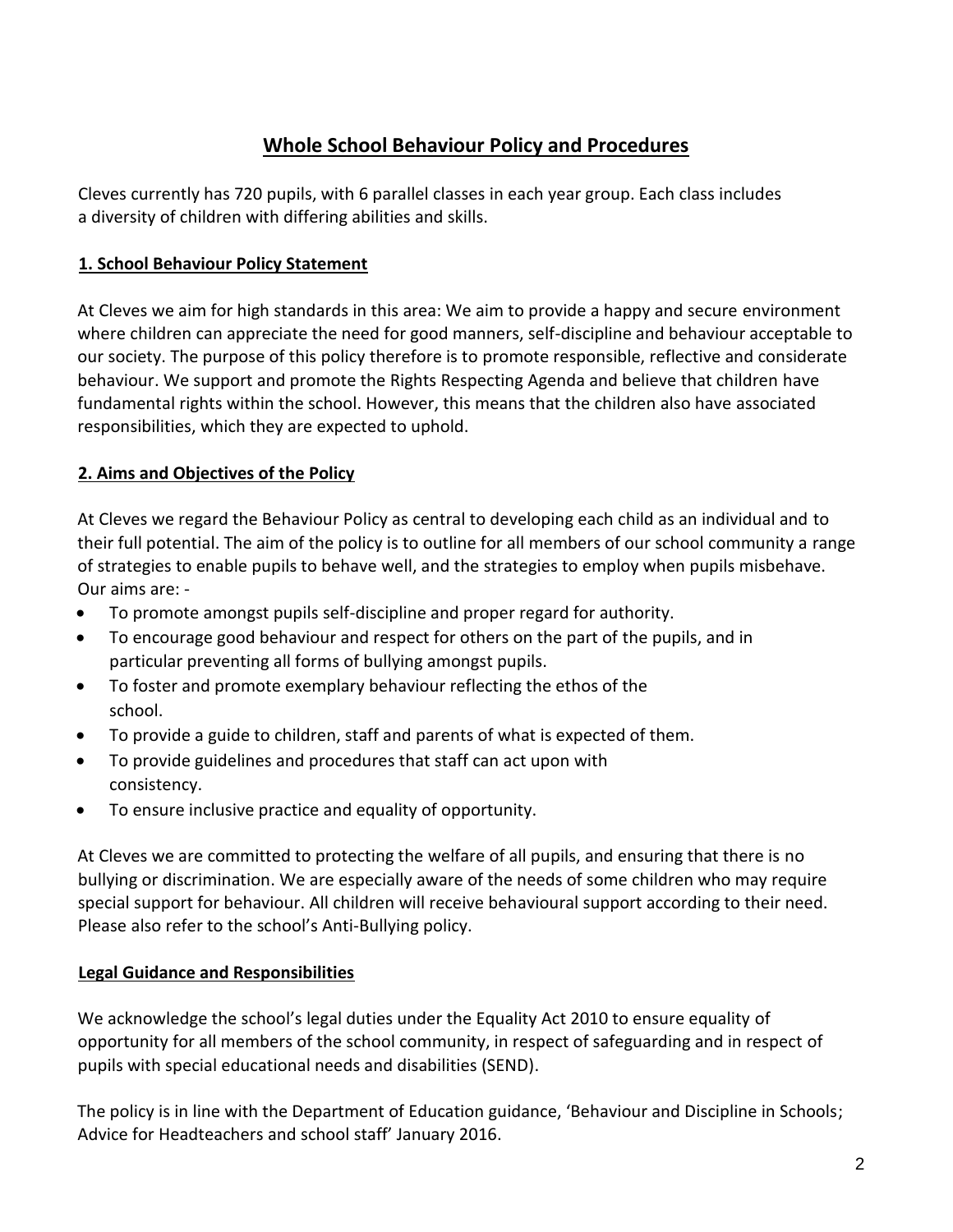#### **4. Trustees' Statement of Principles**

The demonstration of positive behaviours is a key attribute within Cleves School.

The Trustees fully support the school's drive to uphold the fundamental behaviours of Equality, Responsibility, Consideration and Respect to others, not only within the school, but also within the wider community in which Cleves so proudly involves itself.

This Policy provides the framework in which these behaviours can and should be conducted, further enhancing the high standards expected.

The Trustees require the school to follow all relevant statutory requirements and guidance and commit to support the principles and aims of this Policy. They will review the Policy in accordance with the achievement and well-being committee work plan.

## **5. The Role of the Trustees**

The Trustees and the School will work together in order to establish respect, fairness, social inclusion and equality, eliminating all forms of discrimination, harassment and bullying, and to promote the welfare of the pupils and good relations across the whole school community.

The Trustees will review their Statement of Principles every two years, or sooner if appropriate, in consultation with staff, parents, pupils and other stakeholders.

The Governing Body will monitor the effectiveness of the Behaviour Policy by looking at a range of measures including: absence rates; behaviour log; exclusion rates for example.

## **6. Code of Conduct**

In order to support the Behaviour Policy, Cleves School has a Code of Conduct. This is a set of guidelines for our community to live and work together in harmony. It is important that everyone understands the Code of Conduct and why behaviour needs to be consistent around it. The Code of Conduct is based upon moral and safety issues. In addition all children, parents and class teachers sign a copy of our Home/School Agreement.

#### **7. Promoting & Rewarding Good Behaviour**

As a school we use positive reinforcement as a means of influencing children's behaviour. It is the role of the staff to acknowledge good behaviour specifically and explicitly, using praise. We use Assertive Discipline as a means to achieve good behaviour.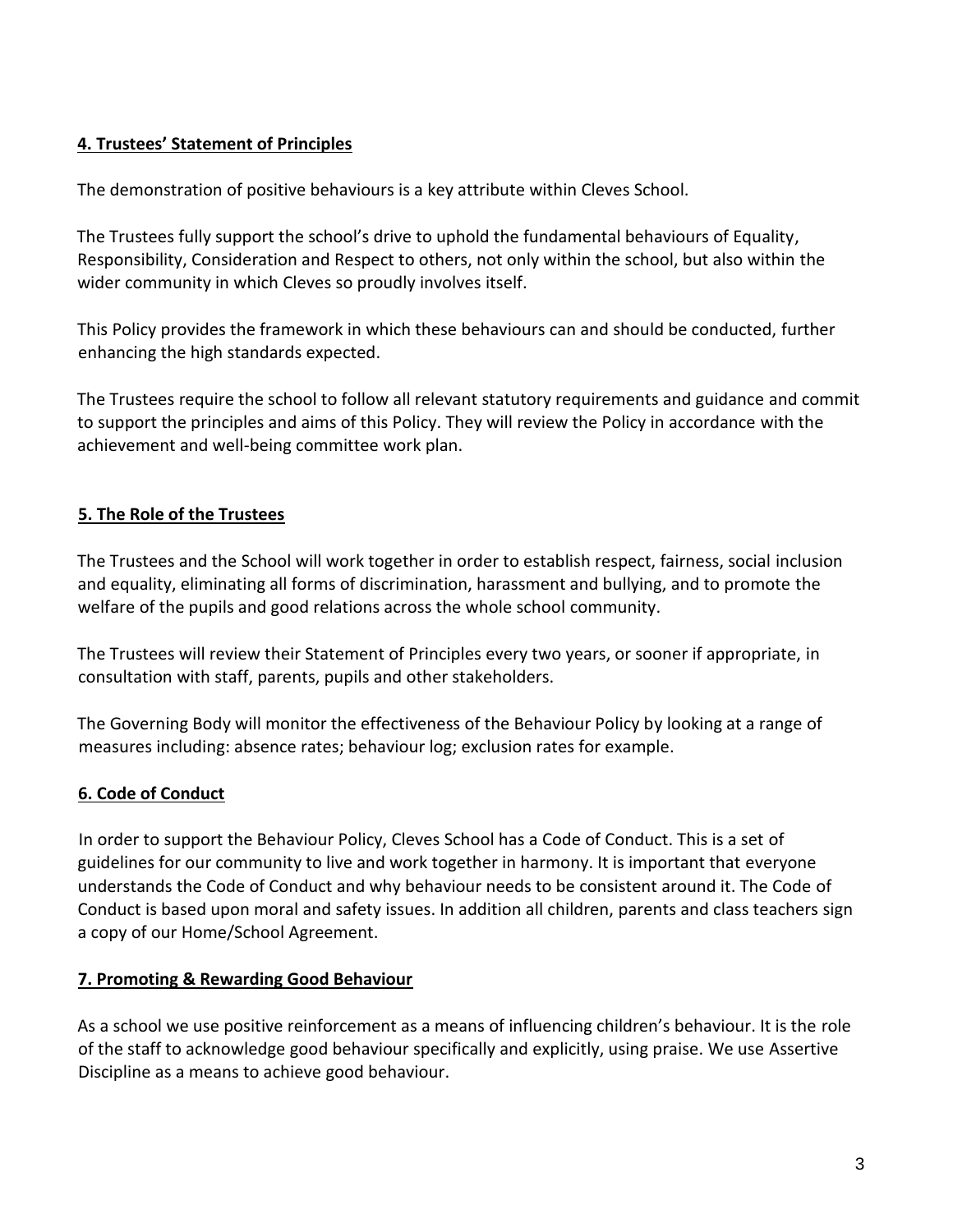## 7.1 The principles of rewarding good behaviour

- The reward must be relevant to the child/children. They need to value and feel valued by receiving the reward, and thereby be motivated to continue.
- Children need to understand why and when rewards will be given, and there has to be a consistent approach to the system of rewards by all staff.
- Rewards must promote and encourage good behaviour, positive attitudes and high standards. Rewards must be flexible in order to meet the needs of the individual. The system must enable all children to achieve.
- Rewards should encourage peer cooperation.
- The system must be easily administered and understood by all members of the school community, including parents, in order that they can value their children's achievements.

## 7.2 Whole School and Class Systems

We use a whole school system of House points for good work and effort but each class teacher and member of staff can employ additional strategies and incentives within their class, including merits, Star/Table of the Week, Golden Time, which are awarded for improvement in work or behaviour, achieving specific targets or continued high standard of work or behaviour. There can be whole-class, table or individual rewards.

Every day every member of staff looks for positive behaviour to reward and praise.

Good Work Awards and Achievement Certificates are whole-school approaches, which are awarded to children in special assemblies for outstanding behaviour, improvement, hard work or effort. Praise Cards are also awarded to pupils for noteworthy behaviour.

#### **8. Unacceptable Behaviour and Sanctioning**

At Cleves, children are expected to adhere to three rules are clearly displayed in all classrooms, or embedded within the Class Charter, which will also be signed and displayed in all classrooms. The three rules are:

- 1. To follow instructions
- 2. To respect other people's space and belongings
- 3. To be pleasant and kind

#### Persistent Unsatisfactory Behaviour

Some children may require additional help and support to behave appropriately.

If children continue to persist with unsatisfactory behaviour, a reminder is issued and the child's name will be written on the board (if in class). If rules are continually ignored and the teacher needs to move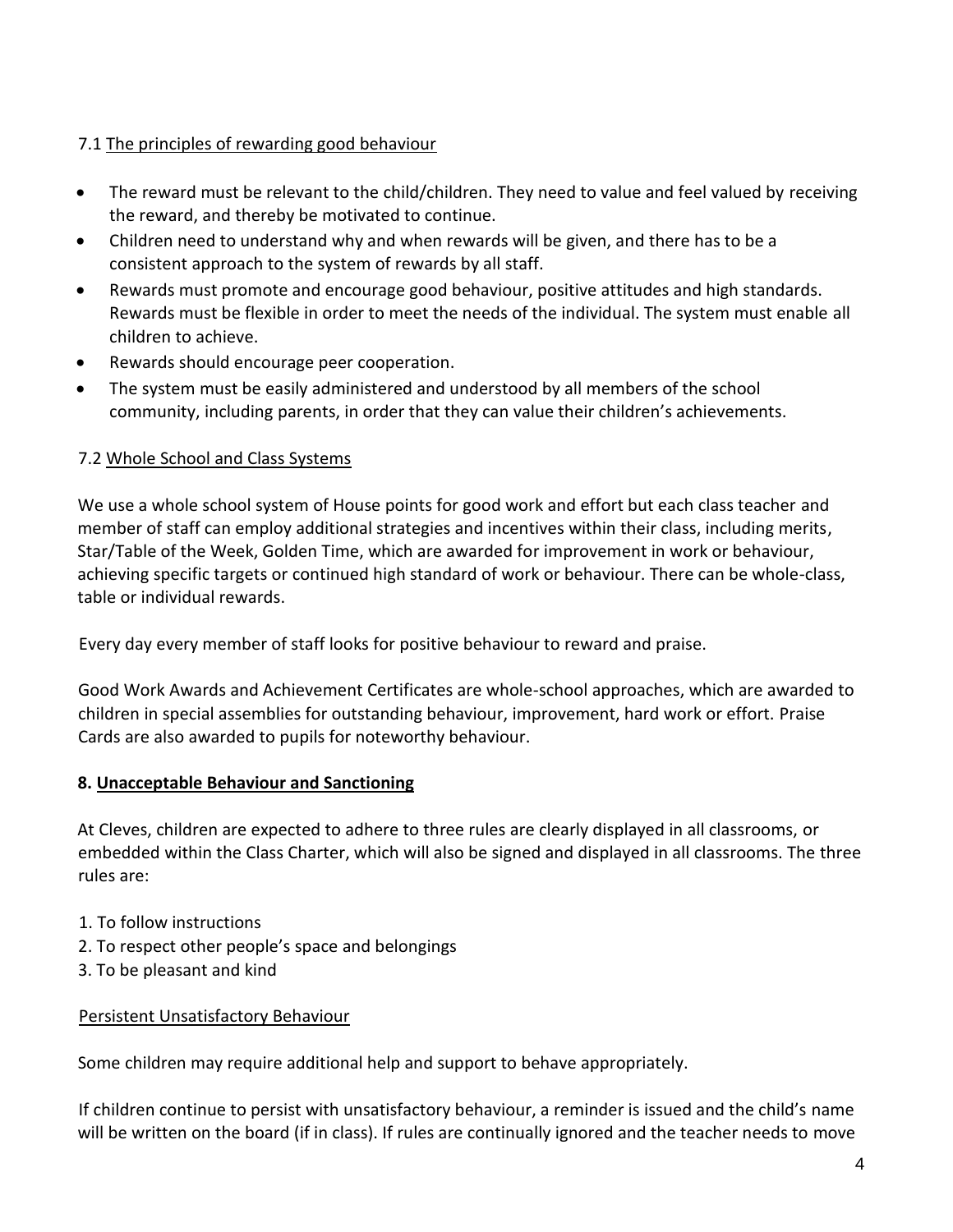on to the second stage in our policy, a caution is given and the name circled. A third incident will result in a consequence and the child's name will be crossed through. At this point they will be given a lunchtime meeting with a senior member of staff. If a child has two or more lunchtime meetings in a half term the class teacher should contact the parents to inform them of the situation and invite them in to discuss the issues.

When sanctioning, staff will consider:

- Avoid whole group sanctions that punish the innocent as well as guilty
- Wherever possible use sanctions that are logical consequences of the pupil's inappropriate behaviour
- Use sanctions to help the pupil and others learn from mistakes and recognise how they can improve behaviour
- Where appropriate use sanctions to put right the harm caused
- Never use sanctioning that is humiliating or degrading
- Always use sanctions in a calm and controlled manner
- Ensure that sanctions are carried through
- Attempt to link the concept of sanction with choice so that pupils see the connection between their own behaviour and its impact on themselves and others, and therefore take increased responsibility for their own behaviour

Below is a sample of the type of negative behaviours that the school addresses through appropriate sanctioning/action. An incident that is frequently repeated is regarded as more serious on its second or subsequent occurrence and consequently could attract a more severe sanction.

#### Unsatisfactory behaviour

- Ignoring instructions
- Child off task and/or engaged in non-work oriented talk
- Lack of cooperation and poor work attitude
- Interrupting or interfering
- Shouting out or rudeness
- Wandering around class
- Ignoring health and safety, security or clothing rules

#### Misconduct

- Absenteeism without permission
- Harassment or discriminatory behaviour towards other children or staff
- Dangerous or rowdy physical play
- Neglect causing damage to, or loss of, other children's, staff or school property
- Unsatisfactory attitude towards staff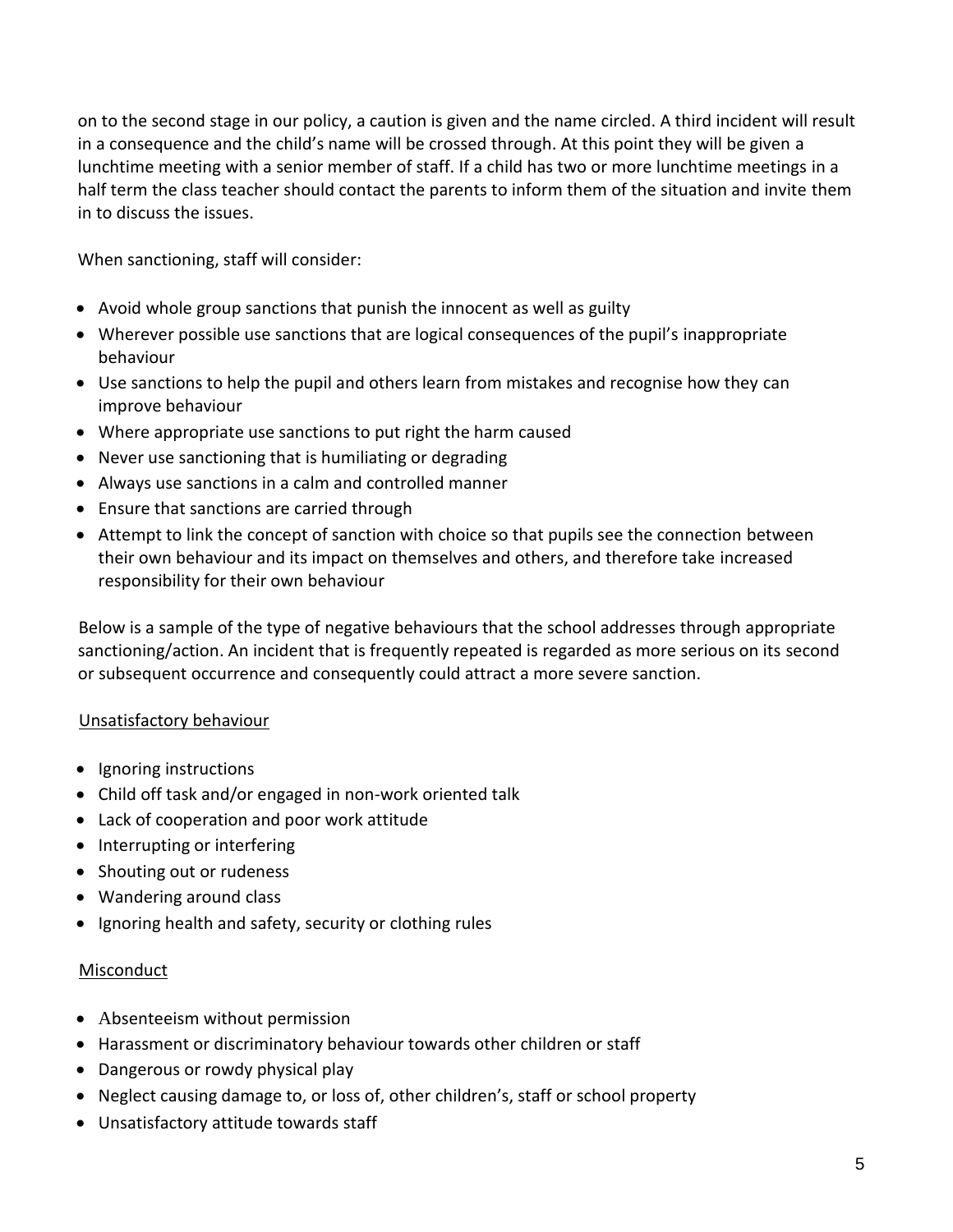- Insubordination
- Knowingly and repeatedly behaving in a manner which stops others learning

#### Serious Misconduct

Where a child's behaviour falls into, or potentially could fall into, one of the following categories, the Headteacher/member of the Leadership Team/Year Head must be informed as soon as possible.

- Bullying through deliberate hurtful behaviour, repeatedly over a period of time Verbal name-calling/racist remarks
- Sexual violence (intentional sexual touching without consent)
- Sexual harassment, meaning unwanted conduct of a sexual nature, such as:
- Sexual comments
- Sexual jokes or taunting
- Physical behaviour like interfering with clothes
- Online sexual harassment such as unwanted sexual comments and messages (including on social media), sharing of nude or semi-nude images and/or videos, or sharing of unwanted explicit content
- False allegations against peers or staff
- Theft/stealing
- Physical and violent behaviour including fighting
- Leaving school without permission
- Wilfully damaging, breaking or destroying other children's, staff or school property

#### Sanctioning Procedures

As mentioned earlier the three school rules or Class Charters are clearly displayed in the classroom. They serve as a constant reminder to the children. The class teacher will discuss the school and any classroom rules at the start of the academic year. The sanctioning procedures are designed to help and encourage children to achieve and maintain standards of good behaviour. They apply to all children with the aim of ensuring fair and consistent treatment. However, due respect is paid to individual needs including special educational needs, disability (including mental disability/conditions).

At Cleves we believe all staff must take responsibility for the behaviour of the children.

Pupils are encouraged to report anything that makes them uncomfortable; no matter how 'small' they feel it might be.

#### Dealing with Unsatisfactory Behaviour

When dealing with incidents of unsatisfactory behaviour the school's response will be: Proportionate, Considered, Supportive and Decided on a case-by-case basis. The following points of guidance need to be considered:

- Incidents need to be resolved, not smoothed over
- Responsibility may not be one-sided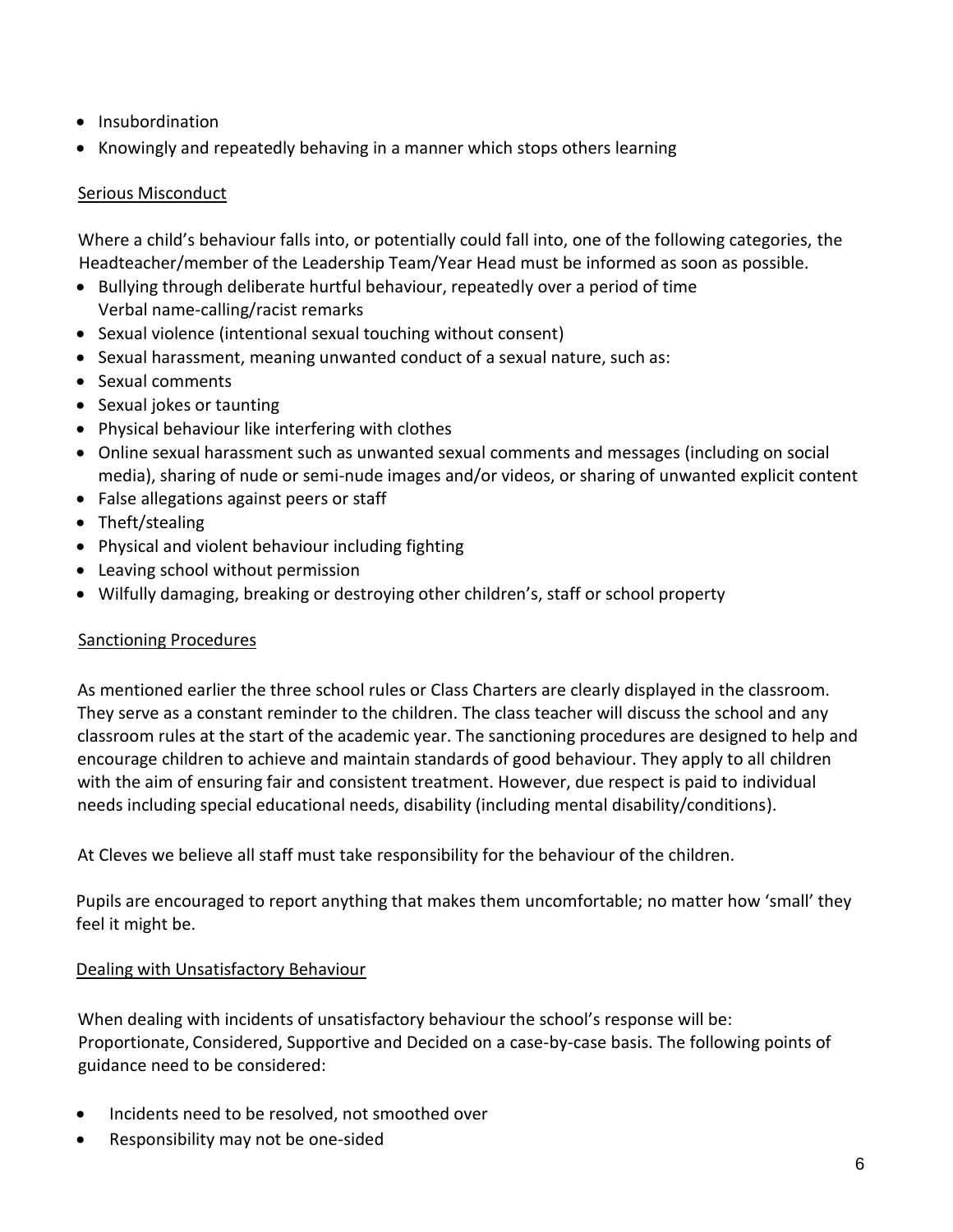- What happened may never be proved
- Expectations may be unrealistic
- Be mindful of entering into "arguments" with children
- Avoid early escalation to severe sanctions, reserving them for more serious misconduct
- Avoid sanctions becoming cumulative and automatic
- Take account of individual needs
- Clearly deal with the behaviour rather than stigmatising the pupil

Some strategies for dealing with unsatisfactory behaviour in the classroom/playground:

- Doing the unexpected stay calm and tactically ignore the behaviour. When the pupil is calm, discuss and resolve the situation.
- Head off trouble
- Reinforce expectations and give clear instructions. Discreetly, at eye level, give the pupil choices as to where the situation can go. Always give the pupil the opportunity to correct the behaviour. ∙ Reinforce good behaviour with specific praise (remember the 3:1 ratio of praise to criticism) · Model good behaviour
- Discuss school and any additional class rules with pupils
- Ignore the disruptive behaviour where possible and praise the rest of the group ∙ Encourage the class to ignore the disruptive child
- Give the child a look of enquiry or concern
- Tell the child their behaviour is unacceptable
- Ask them "What's the school rule about?"
- Explain the consequences of further poor behaviour
- Get the child to apologise to the "victim". Often both parties need to apologise and always remember to allow sufficient reflection and calming down time before seeking an apology.
- After the event, reflect on what happened and why
- Time out in another class or year group
- Missing playtimes as a sanction (must be supervised)
- Completing unfinished work at playtimes and lunchtimes (must be supervised)
- Send home unfinished work with a note of explanation to parents
- Use of non-verbal messages including proximity strategies

Staff should recognise that shouting or using intimidating gestures or comments are not appropriate and are not supported as effective methods of pupil management. This often leads to more confrontation where a pupil may feel they have no way of backing down and the situation can only escalate.

#### Investigating Misconduct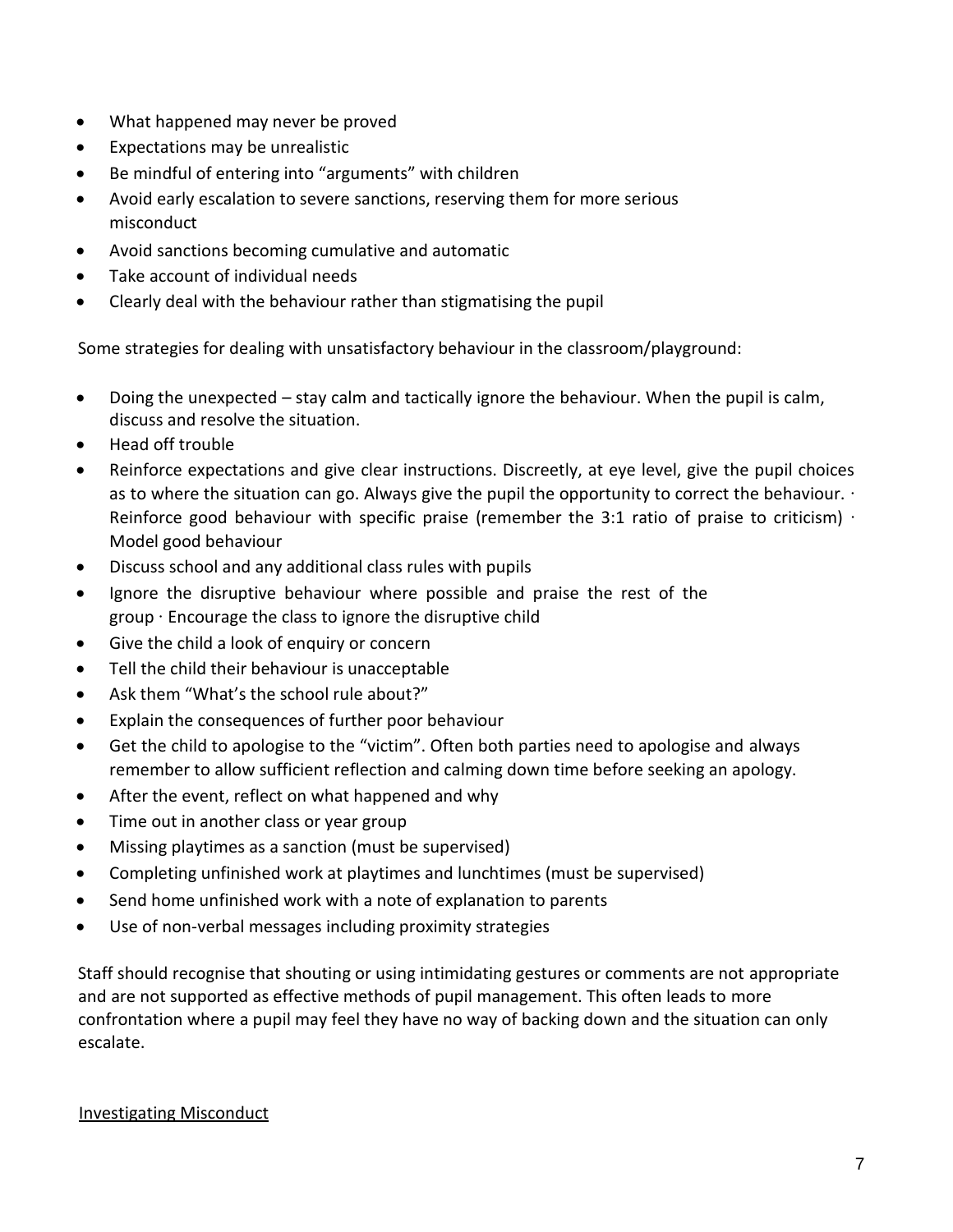If after investigation a member of staff believes a child has committed an act of misconduct that warrants more than a consequence, the year leader will be informed and will speak directly with the child. The year leader may decide a meeting should be arranged with the parents. The meeting will include the class teacher, head of year and if appropriate the Head Teacher or a member of the Leadership team. The child may also be invited to attend to give their explanation. The Head Teacher or member of the Leadership team would normally give a decision about whether further sanctioning action, if any, needs to be taken.

#### Malicious allegations

Where a pupil makes an allegation against a member of staff and that allegation is shown to have been deliberately invented or malicious, the school will discipline the pupil in accordance with this policy.

Where a pupil makes an allegation of sexual violence or sexual harassment against another pupil and that allegation is shown to have been deliberately invented or malicious, the school will discipline the pupil in accordance with this policy.

In all cases where an allegation is determined to be unsubstantiated, unfounded, false or malicious, the school (in collaboration with the local authority designated officer, where relevant) will consider whether the pupil who made the allegation is in need of help, or the allegation may have been a cry for help. If so, a referral to children's social care may be appropriate.

The school will also consider the pastoral needs of staff and pupils accused of misconduct. Please refer to our child protection and safeguarding policy for more information on responding to allegations of abuse against staff or other pupils. [Link](https://drive.google.com/drive/folders/1aGs0zk2KqgooQCliu8hpMnJRfph2YB1z)

#### Sanctioning and Monitoring Action

In more serious cases a formal written letter, making it clear that further misconduct will be likely to lead to further sanctioning action involving more serious consequences, will be sent to the parents.

#### **Exclusion**

If a child is causing further concern, and is at risk of exclusion, then a Pupil Support Plan (PSP) will become active, and a meeting held with school, parents and outside agencies to formulate appropriate targets for behaviour.

If none of the targets and sanctions are effective, and the child's behaviour meets the criteria for exclusion, where;

- There continue to be serious breaches of the school's behaviour policy and ∙ If allowing the child to remain in school would seriously harm the education or welfare of the child or others in the school
- The incident is considered to be either a single one –off serious misconduct or an escalation of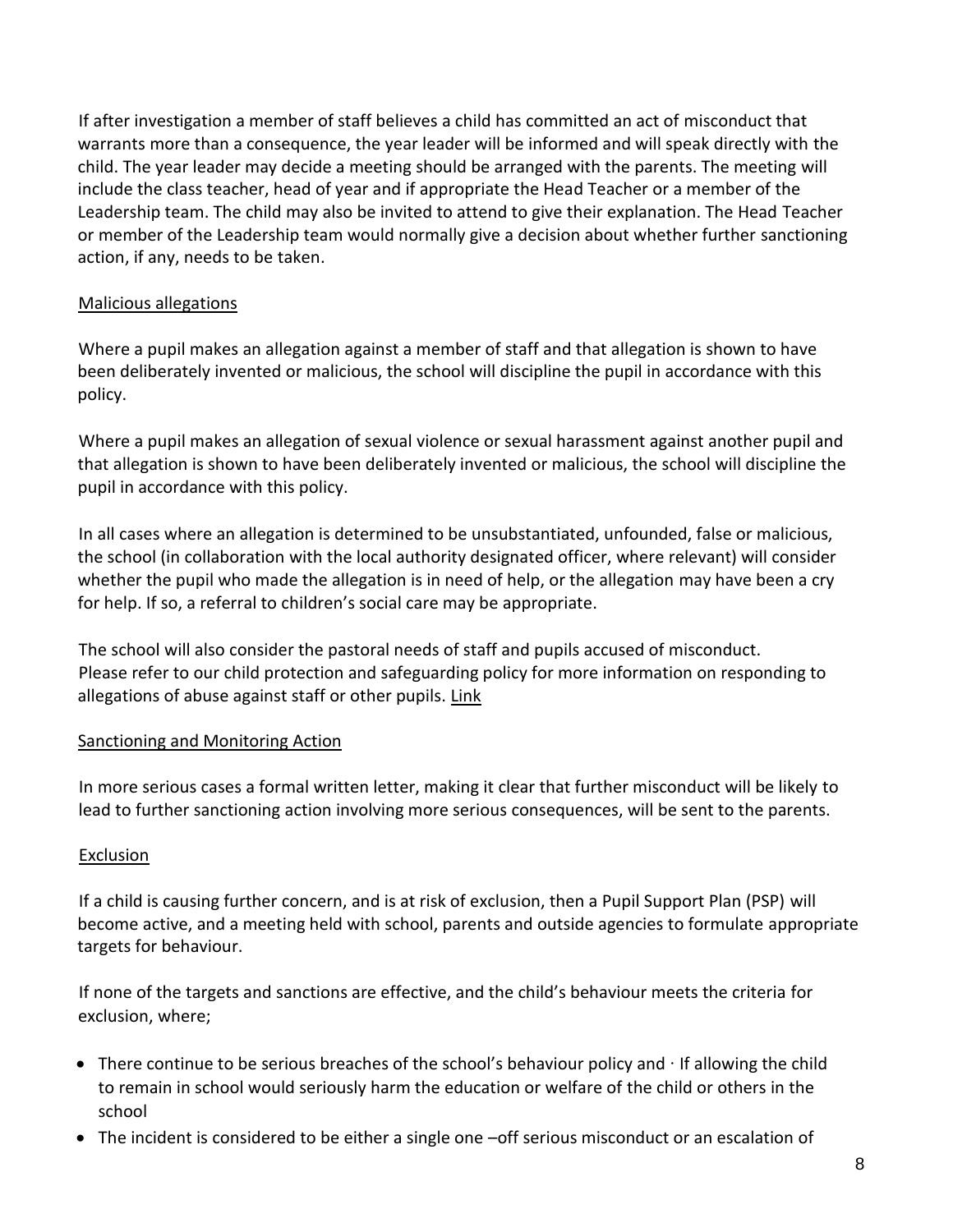#### unsatisfactory behaviour

The Headteacher could begin a process of (1) fixed term exclusion and (2) permanent exclusion.

After a period of a 5-day fixed-term exclusion, a meeting with the child's parents, Head teacher and other relevant school staff and involved outside agencies will be held to discuss other possible courses of action.

Certain groups of pupils, such as those with special educational needs and disabilities and looked after children are particularly vulnerable to the impact of exclusion. Where concerns arise about behaviour of such pupils, additional support will be sought in order to help the pupil improve their behaviour. This might include the use of external agencies, the use of alternative provision and the use of multi agency meetings and/or assessments.

The school adheres to statutory guidance on exclusions and will if necessary/appropriate seek advice and support from external agencies.

Work will be set for pupils throughout the period of exclusion.

#### Appealing a Permanent Exclusion

Where parents dispute the decision of a governing body not to reinstate a permanently excluded pupil, they can ask for this decision to be reviewed by an independent panel. Where there is an allegation of discrimination under the Equality Act 2010) in relation to either a fixed term or permanent exclusion, parents can also make a claim to the First Tier Tribunal (for disability discrimination), or a County Court (for other forms of discrimination).

An independent Review Panel does not have the power to direct a governing body to reinstate an excluded pupil. However, where the panel decides that the governing body's decision is flawed, it can direct the governing body to reconsider its decision and an additional payment of £4,000 is expected from the school to the local authority to contribute towards the costs of providing alternative provision.

#### Special Educational Needs and Disabilities (SEND) and Permanent Exclusion

Where not the school are recognises that a pupil has SEND, parents have the right to request the presence of an SEND expert at an independent review panel. The SEND expert's role is to provide impartial advice to the panel about how the SEND could be relevant to the exclusion; for example whether the school acted reasonably in relation to its legal duties when excluding a pupil. Further information and guidance is available in the statutory guidance document 'Exclusion from maintained schools, academies and pupil referral units' in England- DfE September 2017.

#### **9. Use of Force by Staff**

#### 9.1 Physical Intervention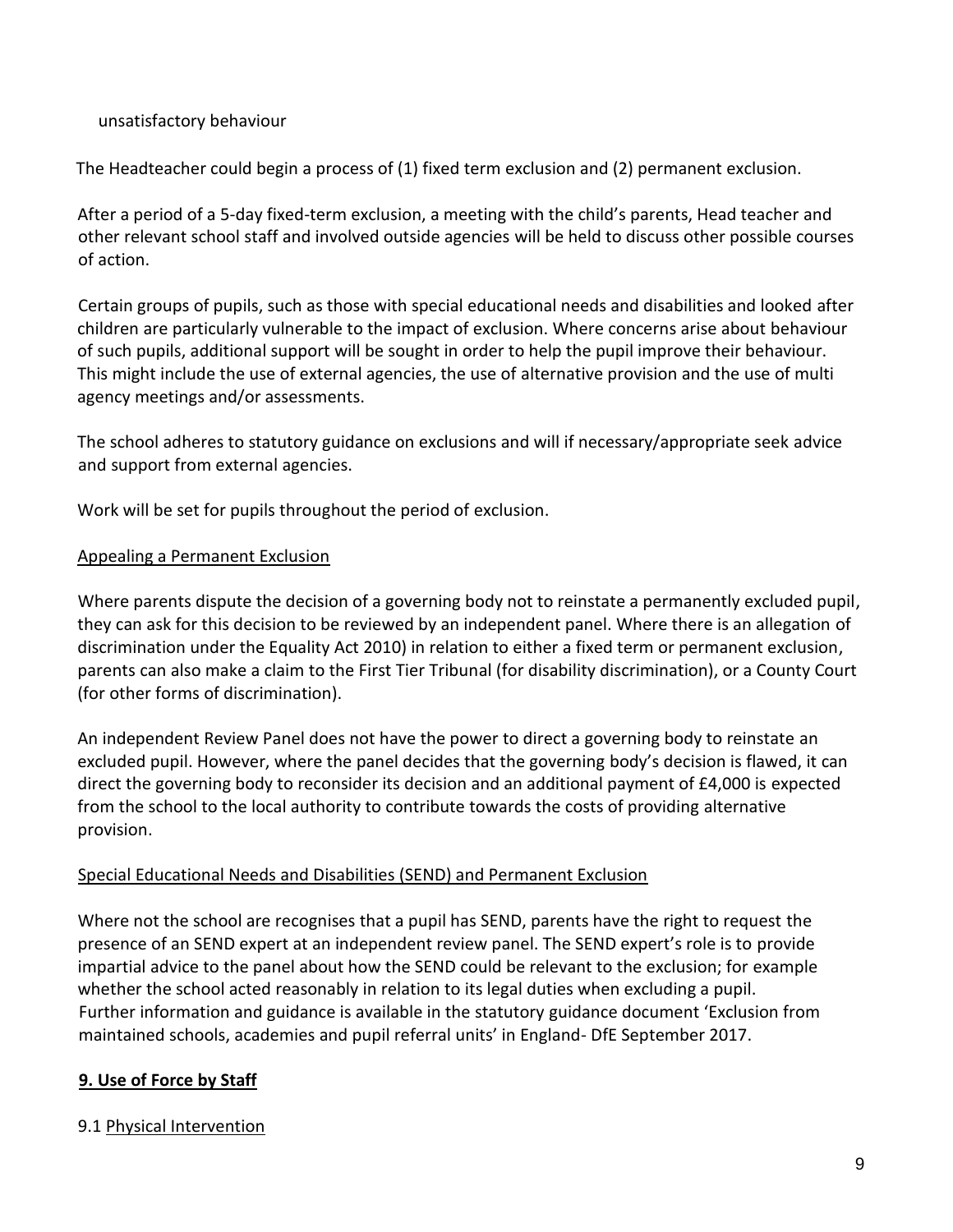In line with Surrey County Council, Cleves School does not advocate the routine use of physical intervention. It is believed that the school's ethos is such that physical intervention should not be necessary. If however in exceptional circumstances it becomes necessary to use physical intervention up to and including physical restraint, it is important that this is applied, as an act of care, not punishment, and the safety and dignity of all parties is paramount. Due attention should be paid to any risk assessments that have been carried out for individuals.

Restrictive physical intervention should not be used purely to force compliance with staff instructions, where there is no immediate risk to the child or other individuals.

Only the minimum force necessary to prevent injury or to remove the risk of harm should be applied and if used this should be accompanied by calmly informing the child what he/she needs to do to remove the need for the restrictive physical intervention.

It is expected that the use of physical intervention will be very rare and only used in exceptional circumstances when a particular need arises.

The use of physical intervention must be clearly recorded and the parent/carer must be informed.

## 9.2 Examples of Physical Interventions

- Standing between pupils
- Blocking a pupil's path
- Leading a pupil by the hand or arm
- Shepherding a pupil away by placing a hand in the centre of the back
- Pushing
- Pulling
- In more extreme circumstances using two-man restrictive holds which require specific training and expertise

## 9.3 Positive Physical Touch

In line with Surrey County Council guidelines, Cleves believes that there can and should be positive physical contact between staff and children. Physical touch is an essential part of human relationships and adults may well use touch to prompt, give reassurance or to provide support in PE or other curriculum areas. Equally contact is appropriate as it provides comfort, eases distress and signals care. Staff must however bear in mind that even innocent actions can sometimes be misconstrued and must therefore conduct themselves accordingly. Any form of physical contact should be a conscious, self aware, reasonable and justifiable act. Staff should also bear in mind the different cultural, emotional and behavioural factors which may apply, together with the age and maturity levels of pupils. Where a member of staff feels that it would be inappropriate to respond to a child seeking physical comfort, the reasons for denying this should be explained to the child, and the child should be comforted verbally as necessary.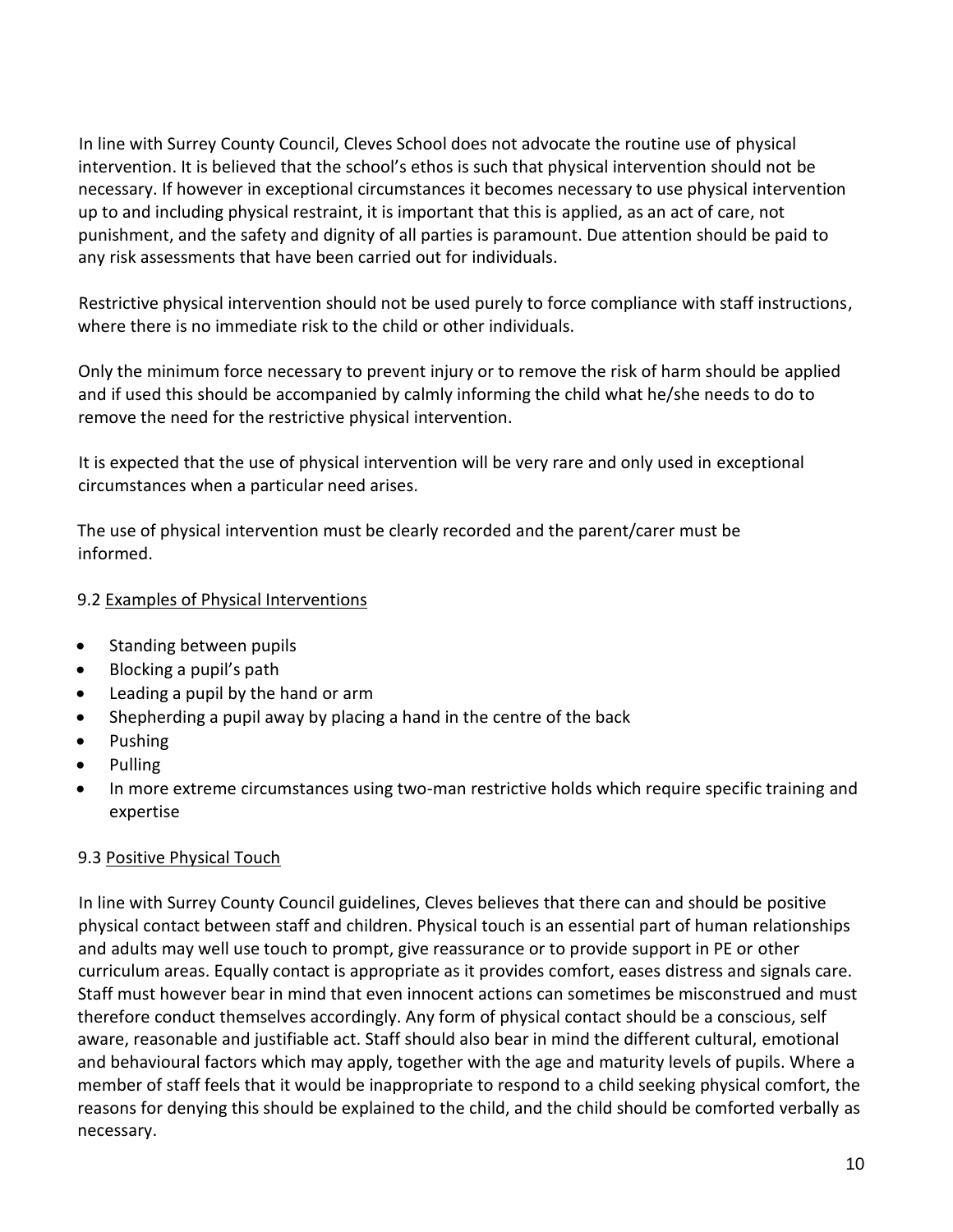Staff are fully trained in positive touch. Positive Touch is part of the MAPA programme of skills and is an approved training for Surrey schools. Accredited by BILD-ACT and delivered by licenced MAPA trainers, this training includes:

- The Legal Framework
- De-escalation and Prevention Strategies
- Risk Assessment and Decision Making
- Managing Risk Using Disengagement and Holding Skills
- Post Crisis Support

#### 9.4 Restrictive Physical Interventions

These are defined by the DfES/DoH 2002 as being "designed to prevent movement or mobility or to disengage from dangerous or harmful physical contact". The use of restrictive physical interventions needs to be consistent with the Human Rights Act 1998 and the United Nations Convention on the Rights of the Child, ratified 1991.

The Education & Inspections Act 2006 enables school staff to use such force as is reasonable in the circumstances, to prevent a pupil from doing or continuing to do any of the following:

- Committing an offence
- Causing physical injury to, or damage to property of, any person

There is however no legal definition of "reasonable force". However there are two relevant considerations:

The use of force can be regarded as reasonable only if the circumstances of an incident warrant it

The degree of force must be in proportion to the circumstances of the incident and the seriousness of the behaviour, or consequences that it is intended to prevent

The use of restrictive physical intervention may give rise to an action in civil law for damages if it results in injury, including psychological trauma, to the pupil concerned. Surrey County Council will only support staff who have been specifically trained by its representatives in the use of restrictive physical intervention, and where the use was considered to be reasonable.

#### 9.5 Authorised Staff – Restraint

Any use of restrictive physical intervention that staff adopt is likely to be unplanned and in response to an emergency. In deciding whether or not to use restrictive physical force, staff need to consider:

a. The seriousness of the incident assessed by the effect of the injury, damage or disorder which is likely to result if force is not used. The greater the potential for injury, damage or serious disorder, the more likely it is that using force may be justified.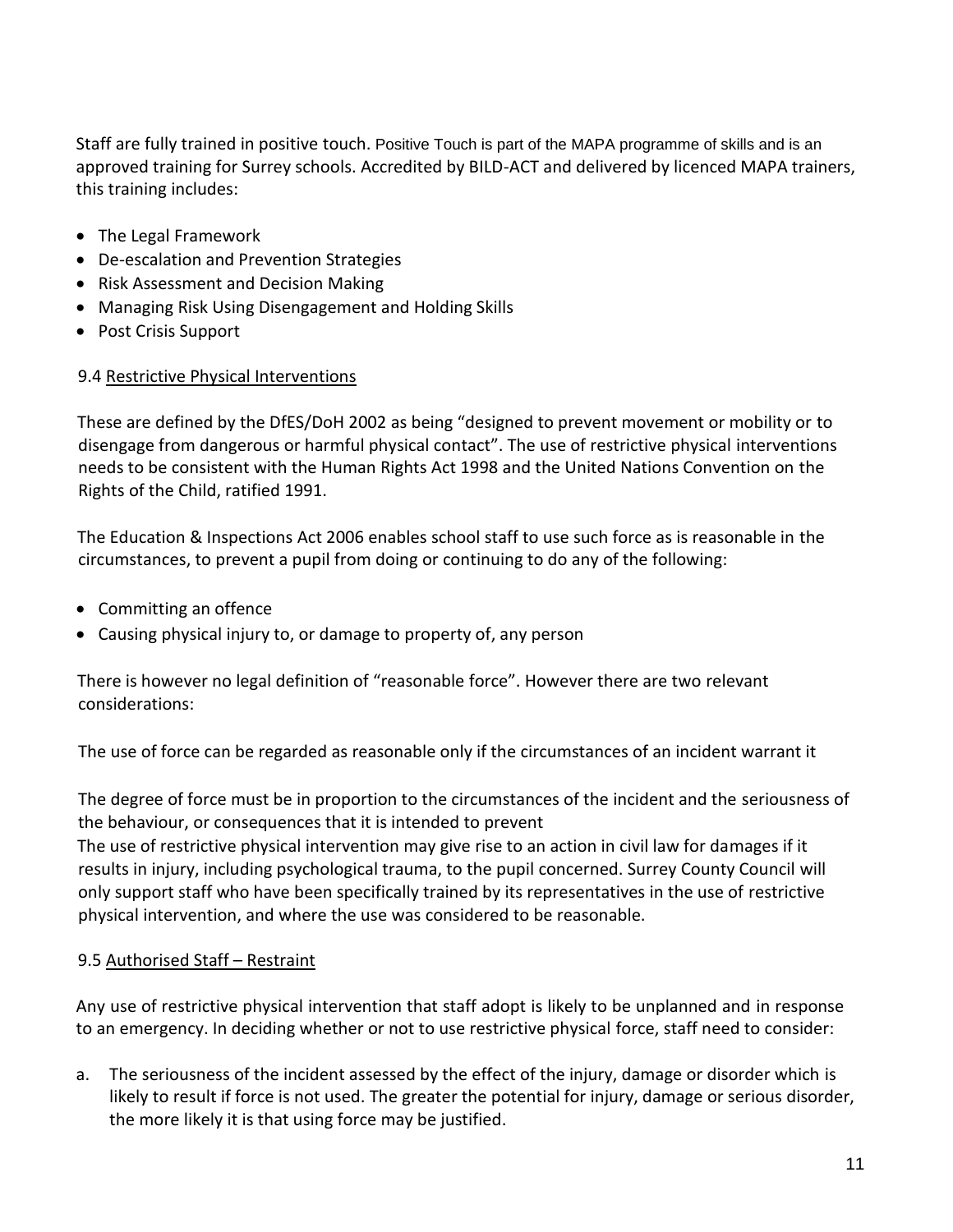- b. The chances of achieving the desired result by any other means.
- c. The relative risks associated with the physical intervention compared with other strategies.
- d. Consideration of SEN, disability or specific medical conditions.

## 9.6 Risk Assessment

The use of restrictive physical intervention should therefore be an outcome following a considered professional judgement made by staff on the basis of this policy. It should only be considered if all other behaviour management strategies have proved to be ineffective or are judged to be inappropriate. Before deciding whether to intervene, staff should weigh up whether the risk of not intervening is greater than the risk of intervening. Any intervention carried out should have the child's best interests at heart.

Staff are not expected to intervene physically against their better judgement, nor are they expected to place themselves at unreasonable risk. In such circumstances they should take steps to minimise risks, for example by calling for assistance or removing other pupils.

## 9.7 What to do after the use of restrictive physical intervention

After the use of an unplanned restrictive physical intervention, the following steps should be taken:

- Details of the incident should be logged and recorded by all adults involved as a matter of urgency. Details should include personal data on the pupil, e.g. name, class etc., contextual data, i.e. day, date, time and location, staff involved (directly or witnesses), other pupils involved (directly or witnesses), nature of the incident, events leading to the use of force, any de-escalation or other strategies used to minimise the use of force, reason for using force, description of force used including type and duration, subsequent actions including those related to the welfare of the pupil and staff involved.
- Any injuries suffered by those involved should be logged in accordance with school procedures (see Welfare Officer).
- The Headteacher/Leadership team will check there is no cause for concern regarding the actions of the adults.
- Parents/carers should be informed either by the Headteacher, Leadership team or Welfare Officer. This could be done initially by telephone, but should be followed up in writing. Parents and carers should be offered the opportunity to discuss any concerns they have regarding the incident.
- Support/debriefing should be available for the adults and pupils who have been involved in any incident involving restrictive physical intervention. This will be provided by the Headteacher/Leadership team/Welfare Officer.
- In the days/hours after the incident it would be helpful to hold the pupil to account so that he/she can recognise the harm caused or which might have been caused. This may involve the pupil having a chance to redress the relationships with staff and other pupils affected by the incident. This should not be undertaken until the pupil has had sufficient time to calm down.

## **10. Searching of Pupils and Confiscation**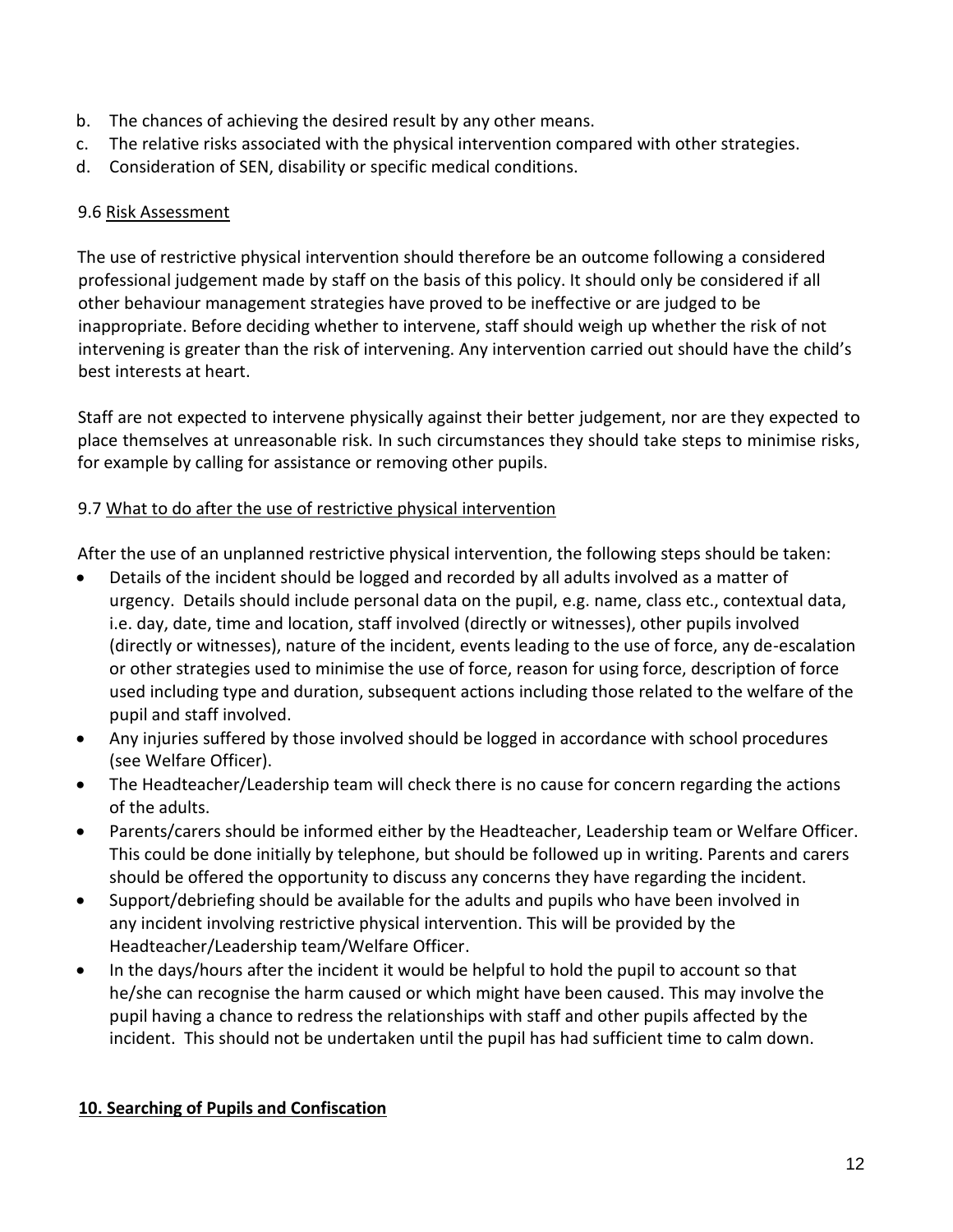Cleves school has the legal right to search pupils, without their consent, for weapons or items banned under the school rules. Searching can only be carried out by the Headteacher and authorised staff. There must always be two authorised staff members present at a search, one of whom must be the same sex as the pupil being searched. The searcher and/or the second person could use reasonable force. Ideally the searchers should have received the appropriate training. The search should, where possible, take place in full public view. School is not compelled to use these powers and where a pupil is suspected of carrying a weapon and is likely to become physically aggressive, the police should be called.

If it is felt necessary for a pupil to be 'searched' for stolen property, the pupil should be asked to turn out their pockets and empty bags or other property. If the pupil refuses staff should sanction the pupil appropriately.

Where a pupil is suspected of cyber bullying using a mobile telephone the Headteacher/Leadership Team/Year Head can confiscate the item. Accessing the phone without the pupil's permission is not legally permissible. Staff can ask the pupil to reveal a message for the purpose of establishing whether cyber bullying has occurred; but if the pupil refuses the instruction should not be enforced. The pupil should then be appropriately sanctioned and parents/carers called in.

Where items have been confiscated by members of staff they should be returned either to the parent/ carer or the pupil at the end of the lesson, school day, or week as appropriate. This should be done as a means of reinforcing the school rule. Staff should not lose items.

## **11. E-Safety Behaviour**

The school has "Pupil ICT Acceptable Use Policy" (AUP) where each child and parent/carer receives a copy to sign and return to school, in order to signify their agreement. Once the signed agreement has been received, the pupil will be able to access technologies in school.

The AUP covers the following statements: -

- I will only use my own school email address when emailing.
- I will only e-mail people I know, or my teacher has approved.
- The messages I send, or information I upload, will always be polite and sensible. ∙ I will not open an attachment, or download a file, unless I have permission or I know and trust the person who has sent it.
- If I see anything I am unhappy with or I receive a message I do not like, I will not respond to it but I will tell a teacher / responsible adult immediately.
- I will not tell other people any of my ICT passwords or usernames.
- I know that my use of ICT can be checked and that my parent/carer contacted if a member of school staff is concerned about my 'e Safety'.
- I will only use the school's computers for schoolwork and homework.
- I will only delete my own files.
- I will not look at other people's files without their permission.
- I will not bring files into school without permission.